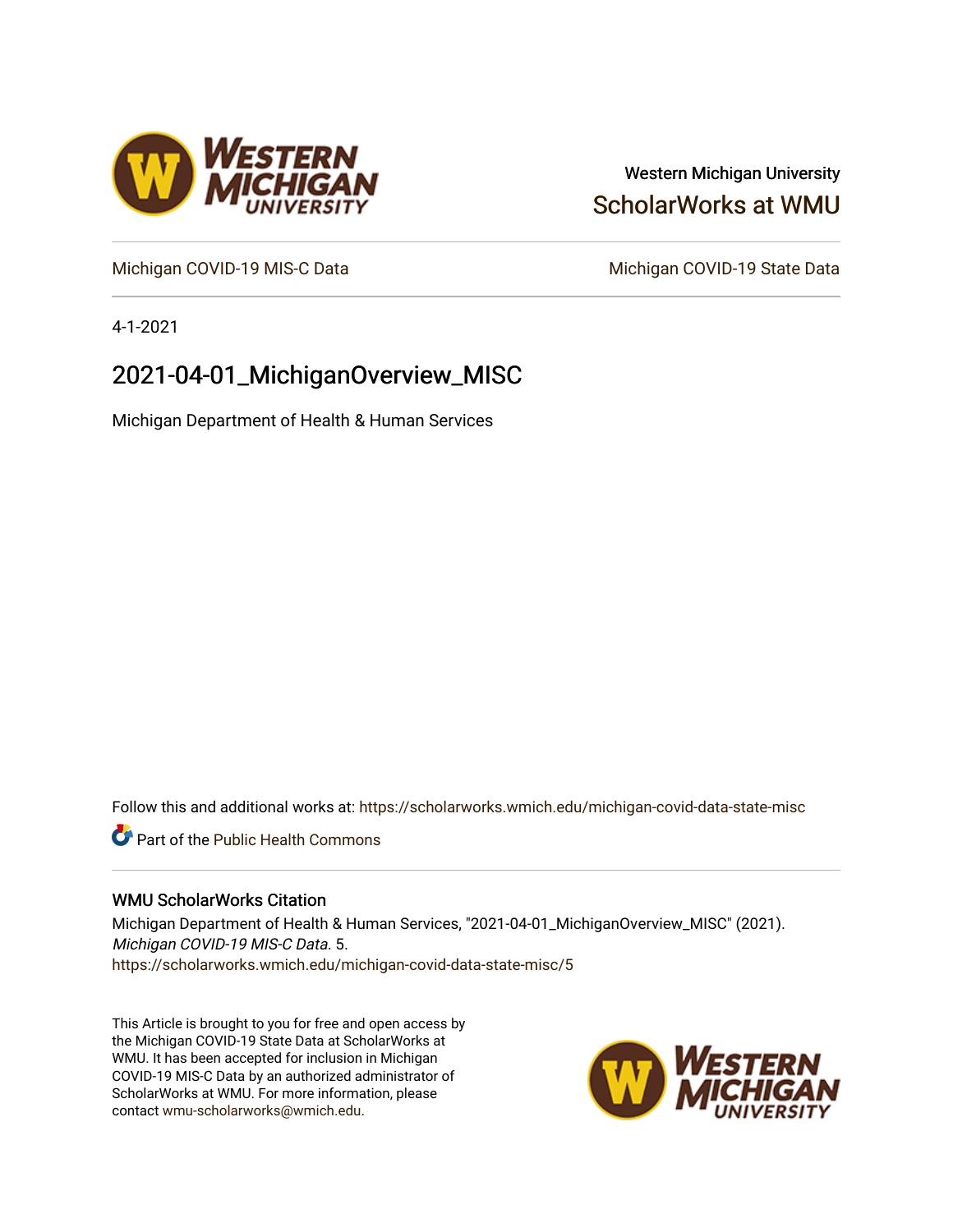# **MIS-C Data and Reporting**

#### **What is MIS-C?**

Multisystem Inflammatory Syndrome in Children (MIS-C) is a condition in children and adolescents under 21 years of age where multiple organ systems become inflamed or dysfunctional which occurs in association with illness. Children with MIS-C may have a fever and various symptoms, including abdominal (gut) pain, vomiting, diarrhea, neck pain, rash, bloodshot eyes, or feeling extra tired. We do not yet know what causes MIS-C. However, many children with MIS-C were infected with the virus that causes COVID-19, or had been around someone with COVID-19.

Health care providers and local health departments are asked to maintain a high degree of suspicion for MIS-C in pediatric and adolescent patients presenting with symptoms similar to Kawasaki Disease or ill individuals who have been previously exposed to COVID-19 with signs and symptoms. Patients have presented with persistent fever\*, hypotension, multiorgan (cardiac, gastrointestinal, renal, hematologic, dermatologic, and neurologic) involvement, and elevated inflammatory markers. Respiratory symptoms have been present in some, but are not a common finding.

\*Persistent fever is a measured fever of 100.4°F (38.0°C) or greater for at least 24 hours, or report of subjective fever lasting at least 24 hours.

#### **Reported Cases of Multisystem Inflammatory Syndrome in Children (MIS-C)**

*Data will be updated on the first and third Thursdays of the month.*

| Multisystem Inflammatory Syndrome in Children (MIS-C) Michigan Data Summary 4/01/2021 |                      |  |  |  |
|---------------------------------------------------------------------------------------|----------------------|--|--|--|
| # Cases Confirmed and Reported to CDC*                                                | 99                   |  |  |  |
| MIS-C associated Deaths                                                               | 5 or fewer           |  |  |  |
| Cases admitted to ICU                                                                 | 69 (69.7%)           |  |  |  |
| Onset Date Range                                                                      | 04/14/20 to 3/5/2021 |  |  |  |
| Age Range                                                                             | $0-20$ years         |  |  |  |

\*Meets CDC Case definition **<https://emergency.cdc.gov/han/2020/han00432.asp>**

#### **DEMOGRAPHIC INFORMATION (N=99)**

| <b>Age Group</b> | Count  | %     | Race                          | Count | $\%$          |
|------------------|--------|-------|-------------------------------|-------|---------------|
| $0-4$ yrs        | 25     | 25.3% | <b>Black/African American</b> | 38    | 38.4%         |
| 5-10 yrs         | 42     | 42.4% | Caucasian                     | 45    | 45.4%         |
| $>10$ yrs        | 32     | 32.3% | All Others / Unknown          | 16    | 16.2%         |
| Gender           | Counts | %     | Ethnicity                     | Count | $\frac{0}{0}$ |
| Male             | 55     | 55.6% | Not Hispanic or Latino        | 62    | 62.6%         |
| Female           | 44     | 44.4% | Hispanic or Latino            | 11    | 11.1%         |
| <b>Unknown</b>   |        | 0.0%  | <b>Unknown</b>                | 26    | 26.3%         |